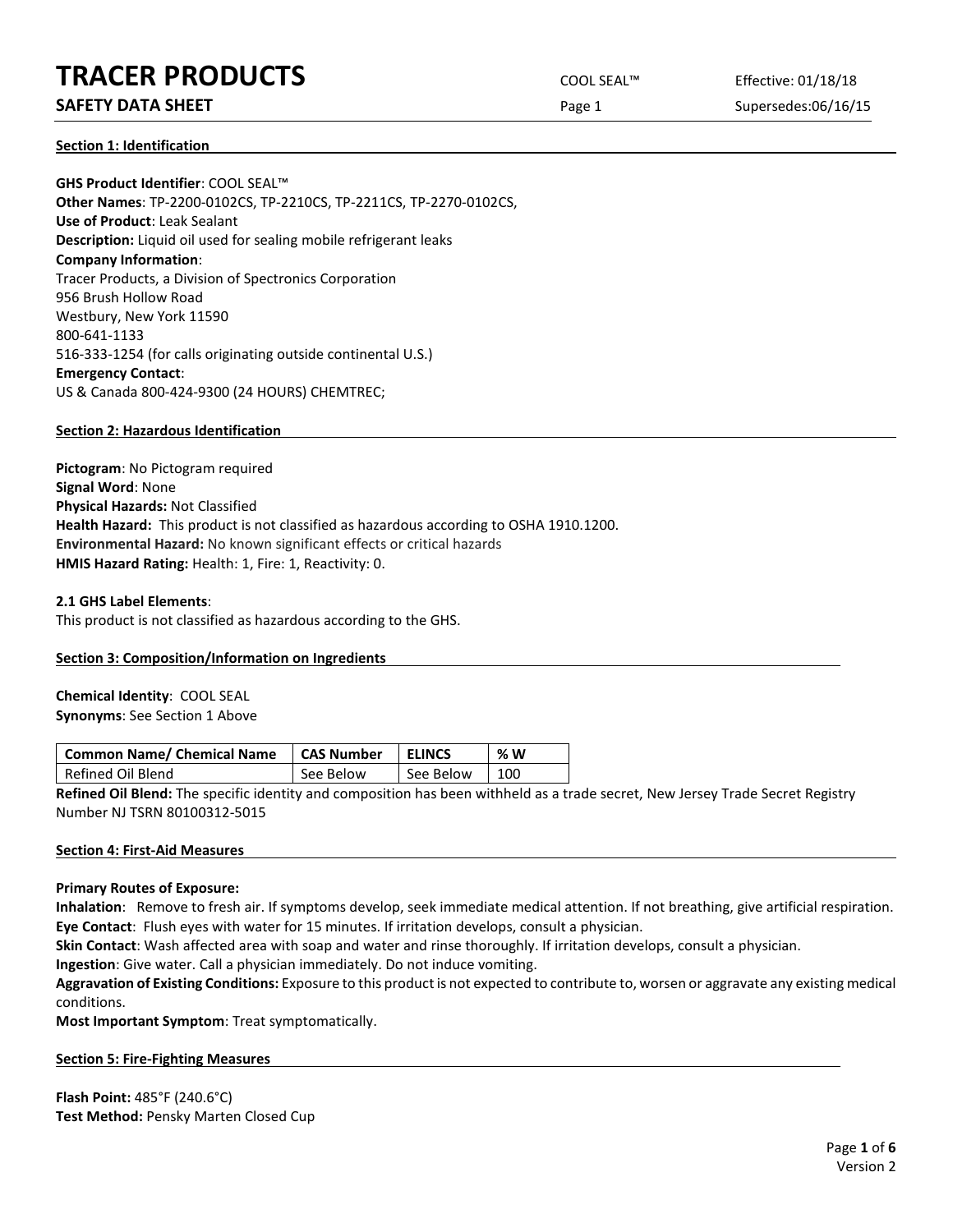| <b>TRACER PRODUCTS</b> | COOL SEAL™ | Effective: 01/18/18 |
|------------------------|------------|---------------------|
| SAFETY DATA SHEET      | Page 2     | Supersedes:06/16/15 |

**Explosive Limit:** LEL (%): No data available; UEL (%): No data available

**Autoignition Temperature:** No data available

**Unusual Fire and Hazardous Combustion and Decomposition Products:** Smoke, soot, and toxic/irritating fumes (i.e., carbon dioxide, carbon monoxide, etc.). Oxides of nitrogen and carbon.

**Fire and Explosion Hazards:** May liberate irritating or toxic vapors during combustion or decomposition.

**Extinguishing Media:** Based on the NFPA guide, use dry chemical, carbon dioxide, water mist, water jet sprays, halogen, or alcohol foam suitable for Class B fires. Use water to cool containers exposed to fire. For large fires, use water spray, fog or alcohol foam, thoroughly drenching the burning material.

**Unsuitable Extinguishing Media:** High volume water with full jet. Oxidizers and reducers.

**Fire-Fighting Procedures/Equipment:** Fire fighters and others who may be exposed to the products of combustion should be equipped with NIOSH-approved, positive-pressure, self-contained breathing apparatus (SCBA) and full protective clothing. Water can be used to cool and protect containers and surroundings.

#### **Section 6: Accidental Release Measures**

# **Non-Emergency Personnel**:

General Advice: Avoid inhalation and contact with skin, eyes, or clothing. Wash hands and face before eating, drinking, or using tobacco products.

Personal Protective Equipment Needed: Wear impervious gloves, shoes, and protective clothing

#### **Emergency Personnel**:

Suitable Protective Gear: Wear impervious gloves, shoes and protective clothing.

# Unsuitable Protective Gear: Not Applicable

**Environmental Precautions**: Prevent any contamination of local soils and water supply. Prevent ground water infiltration or any ground penetration. Avoid the spreading or entering into watercourses by using sand, soil, or other types of barriers. If contamination into water course or sewage system, alert appropriate authorities.

### **Containment/Clean-up Methods**:

Containment & Recovery of Product: Contain with absorbent material, such as clay, soil, universal binding medium, or any commercially available absorbent. Shovel reclaimed dye and absorbent into a recovery or salvage drums for disposal. For larger spills, transfer to a salvage tank for recovery or safe disposal. Any residues should be treated like a small spill. This is not a RCRA hazardous waste per Title 40 CFR 261. Stop material from contaminating soil, or from entering sewers or bodies of water. For larger spills, transfer to a salvage tank for safe recovery/disposal. Residues are treated as small spills.

Disposal**:** Either incinerate or land fill in accordance with applicable local, state and federal regulations.

# **Section 7: Handling and Storage**

**Handling Precautions:** Use product only in well ventilated areas. Avoid breathing in mists or vapors from a heated product. Avoid formation of mists. Avoid heating product near flash point. Avoid prolonged or repeated contact with skin. Handle in ambient temperature.

**Storage Conditions:** Store in a cool, dry, well-ventilated area away from heat, ignition sources, and direct sunlight. Always keep containers tightly closed. Store away from oxidizing and reducing agents.

**Personal Hygiene:** Wash hands before breaks and at the end of the work day. Do not carry cleaning clothes used to absorb product in clothing. General hygiene measures for chemicals apply.

**Empty Container Precautions:** Do not reuse empty container for any purpose.

**Special Warnings:** Hot organic chemical vapors or mists can suddenly and without warning combust when mixed with air.

# **Section 8: Exposure Controls/Personal Protection**

**Occupational Exposure Limits**: No exposure limits have been established for this product.

**Biological Exposure Limits**: No data available

**Engineering Controls/Ventilation**: Maintain airborne concentrations below the established exposure limits by providing adequate ventilation. General (dilution) ventilation should be acceptable. Additional local exhaust ventilation is recommended where dusts, mists or vapors may be released.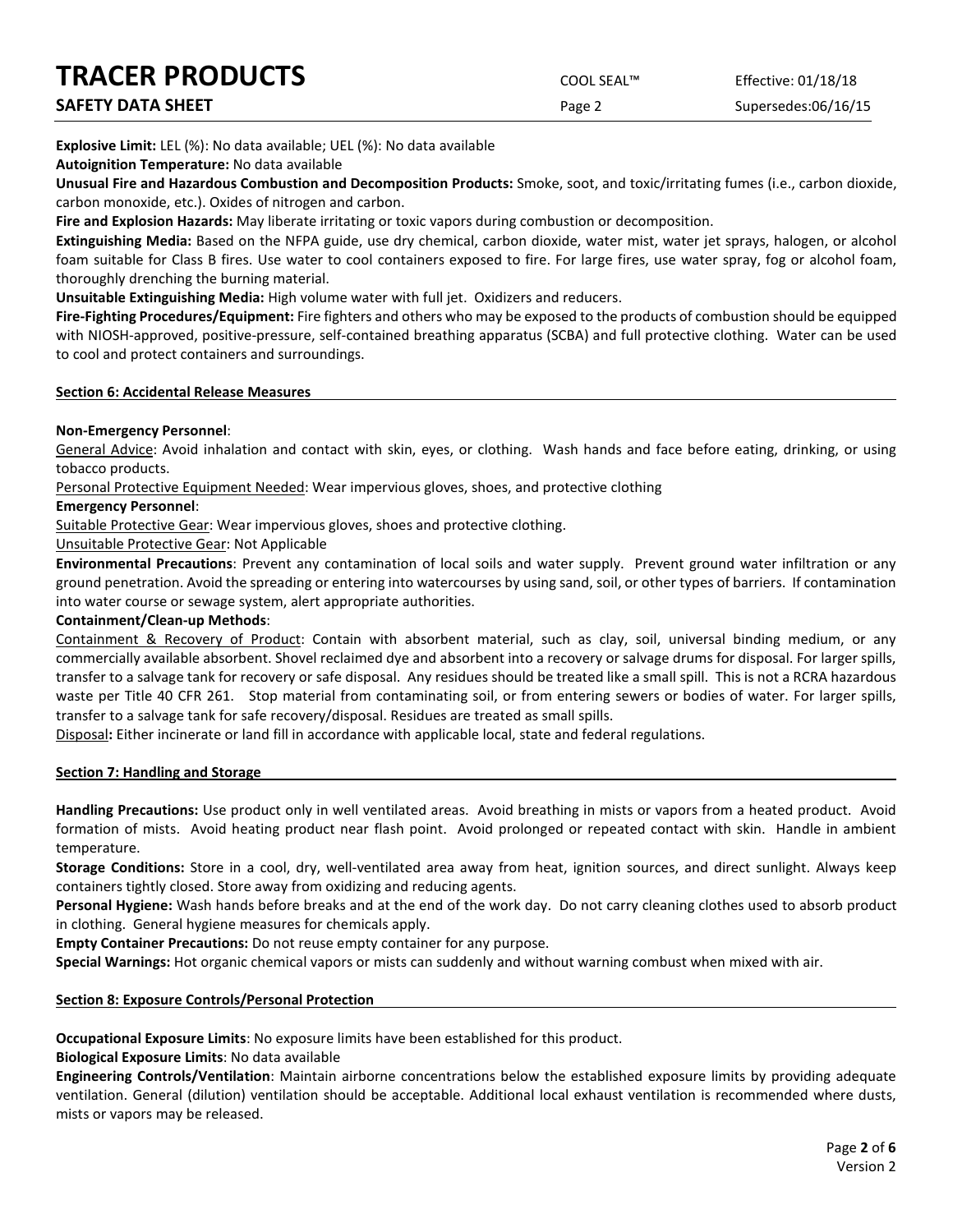| <b>TRACER PRODUCTS</b> | COOL SEAL™ | Effective: 01/18/18 |
|------------------------|------------|---------------------|
| SAFETY DATA SHEET      | Page 3     | Supersedes:06/16/15 |

#### **Airborne Oil Mist Exposure Limits:**

ACGIH TLV:  $5mg/m<sup>3</sup>$ , 8 hr. ACGIH STEL:  $10mg/m^3$  OSHA PEL:  $5mg/m^3$  8 hr.

#### **Personal Protective Equipment**:

Respiratory Protection: Avoid breathing vapor and/or mist. If occupational exposure limits are exceeded wear NIOSH/OSHA approved equipment. Use a respiratory protection fitted with a combination filter A-P3 for short term use. High airborne concentrations may necessitate the use of self-contained breathing apparatus (SCBA) or a supplied air respirator. Respiratory protection programs must be in compliance with 29 CFR 1910.134.

Skin Protection: Wear protective clothing and appropriate impervious gloves.

Eye Protection: Wear safety goggles with peripheral coverage approved to EU Standard EN 166, AS/NZS 1337. An eye wash facility should be readily available.

Hand Protection: When in contact with material, be sure to use proper gloves approved to standards (Europe: EN 374, U.S.: F739, & AS/NZS: 2161). Gloves made from neoprene, nitrile or butyl rubber may provide suitable chemical protection.

Hygiene Measures: Wash thoroughly after handling, especially before eating, drinking, smoking, or using restroom facilities.

#### **Section 9: Physical and Chemical Properties**

**Physical State**: Liquid **Appearance**: Clear **Odor**: Odorless **Odor Threshold**: No data available **pH**: no data available **Melting Point**: No data available **Freezing Point**: No data available **Initial Boiling Point**: 580°F (304.4 °C) **Boiling Range**: No data available **Flash Point (PMCC)**: 485°F (240.6°C) **Evaporative Rate**: No data available **Solid Flammability**: No data available **Gas Flammability**: No data available **Upper Explosive Limit**: No data available **Lower Explosive Limit**: No data available **Vapor Pressure 68**° **F (20**° **C)**: <1mm Hg **Vapor Density (Air=1)**: No data available **Relative Density**: 0.855 **Solubility in Water**: Insoluble **Partition Coefficient: n-octanol/water**: No data available **Auto-ignition Temperature**: No data available **Decomposition Temperature**: No data available Viscosity at 40°C: No data available **Viscosity at 100°C**: No data available **Percent Volatile by Volume (%)**: 0 **Evaporation Rate (Butyl Acetate=1)**: < 0.01 **Volatile Organic Content (VOC) Component**: None

**Note:** The physical data presented above are typical values and should not be construed as a specification.

#### **Section 10: Stability and Reactivity**

**Reactivity**: This product is non-reactive under ambient conditions Stability: Stable under normal conditions of use. Can decompose slowly with localized heating over 300°C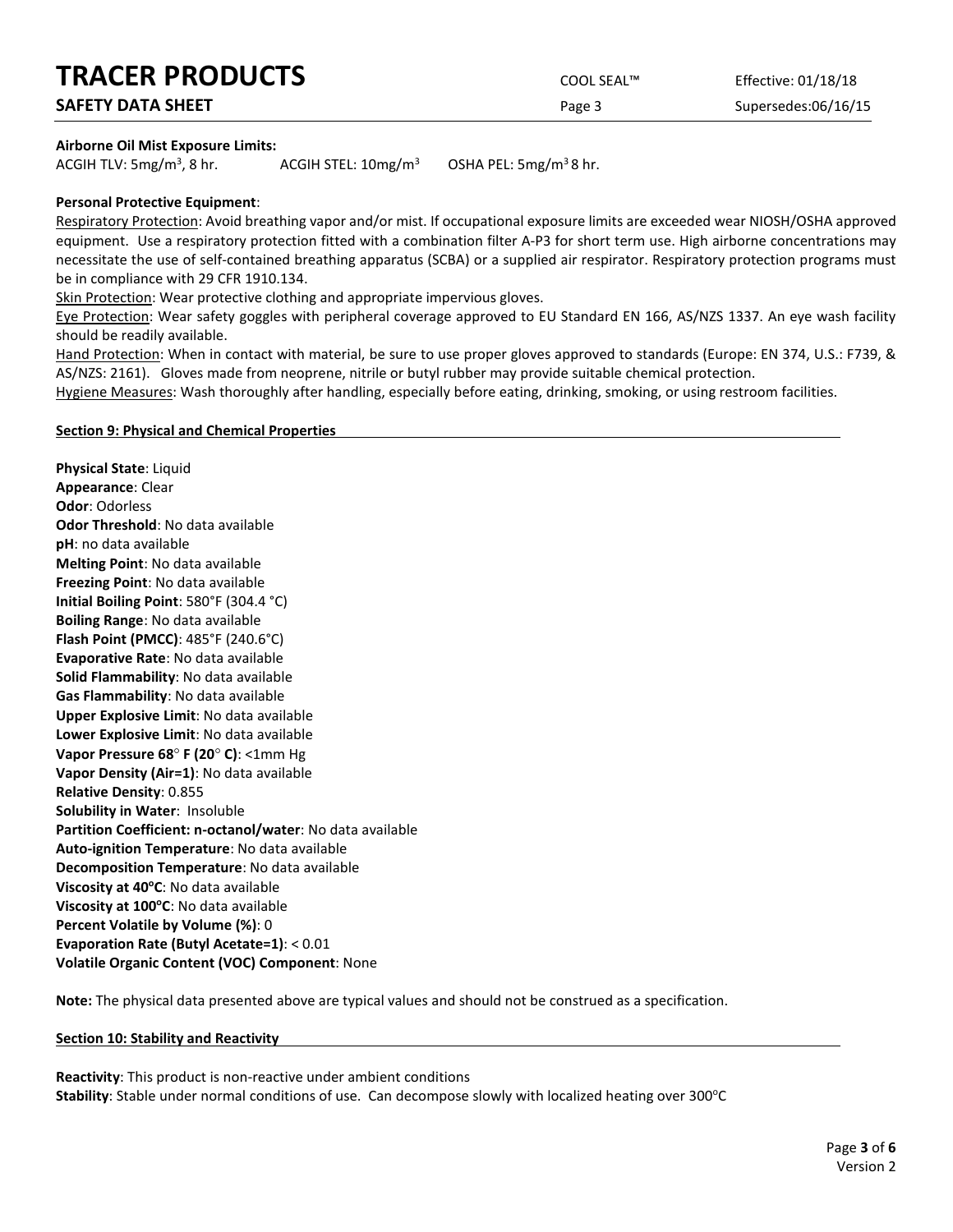# **TRACER PRODUCTS**

**SAFETY DATA SHEET** 

| COOL SEAL™ | Effective: 01/18/18 |
|------------|---------------------|
| Page 4     | Supersedes:06/16/15 |

**Conditions to Avoid**: High temperatures & a source of ignition. Toxic fumes may be released if product is heated above decomposition point.

**Incompatible Materials**: Strong Acids, Strong oxidizing agents, and Reducing agents Hazardous Decomposition Products: In the event of combustion, CO and CO<sub>2</sub> will be formed. **Hazardous Polymerization**: Will not occur

#### **Section 11: Toxicological Information**

|                               |        | <b>Refined Oil Blend</b> |
|-------------------------------|--------|--------------------------|
| Oral LD <sub>50</sub> mg/kg   | Rat    | >2,000                   |
| Dermal LD <sub>50</sub> mg/kg | Rabbit | >2,000                   |
| Inhalation LC <sub>50</sub>   | Rat    | $>5$ mg/l                |
| Eye Irritation                | Rabbit | Not irritating           |
| Skin Irritation               | Rabbit | Not irritating           |

\*Results based on test of similar product

#### **Carcinogenicity**:

| <b>Carcinogenicity</b> | <b>ACGIH</b> | <b>IARC</b> | <b>NTP</b> | OSHA |
|------------------------|--------------|-------------|------------|------|
| Refined Oil Blend      | Nο           | N٥          | N٥         | N٥   |

Summary Comments: According to ACGIH, IARC, NTP, and OSHA, the refined oil blend is not considered to be a hazardous carcinogen to humans.

**Reproductive Toxicity**: No data available

**STOT-single exposure**: May cause respiratory irritation

**STOT-repeated exposure**:

|                    |     | Refined Oil Blend |
|--------------------|-----|-------------------|
| Oral mg/kg         | Rat | No data available |
| Dermal mg/kg       | Rat | No data available |
| Inhalation mg/l/4h | Rat | No data available |

**Aspiration Hazard**: No

**Likely Routes of Exposure**: Eyes, skin and respiratory tract **Symptoms**:

Eye Contact: May cause mild irritation Skin Contact: May cause mild irritation Inhalation: May cause mild irritation

Ingestion: May cause mild irritation

# **Section 12: Ecological Information**

#### **Toxicity**:

|                                   | Refined Oil Blend |
|-----------------------------------|-------------------|
| Fish $LD_{50}$ 96hr mg/l          | No data available |
| Crustacean EC <sub>50</sub> mg/l  | No data available |
| Algae EC <sub>50</sub> 72hr. mg/l | No data available |

**NOEL:** No observed adverse effect level **Persistence & Degradability**: Isolate as much as possible with an oil separator. **Bioaccumulation Potential**: No data available **Mobility in Soil**: No data available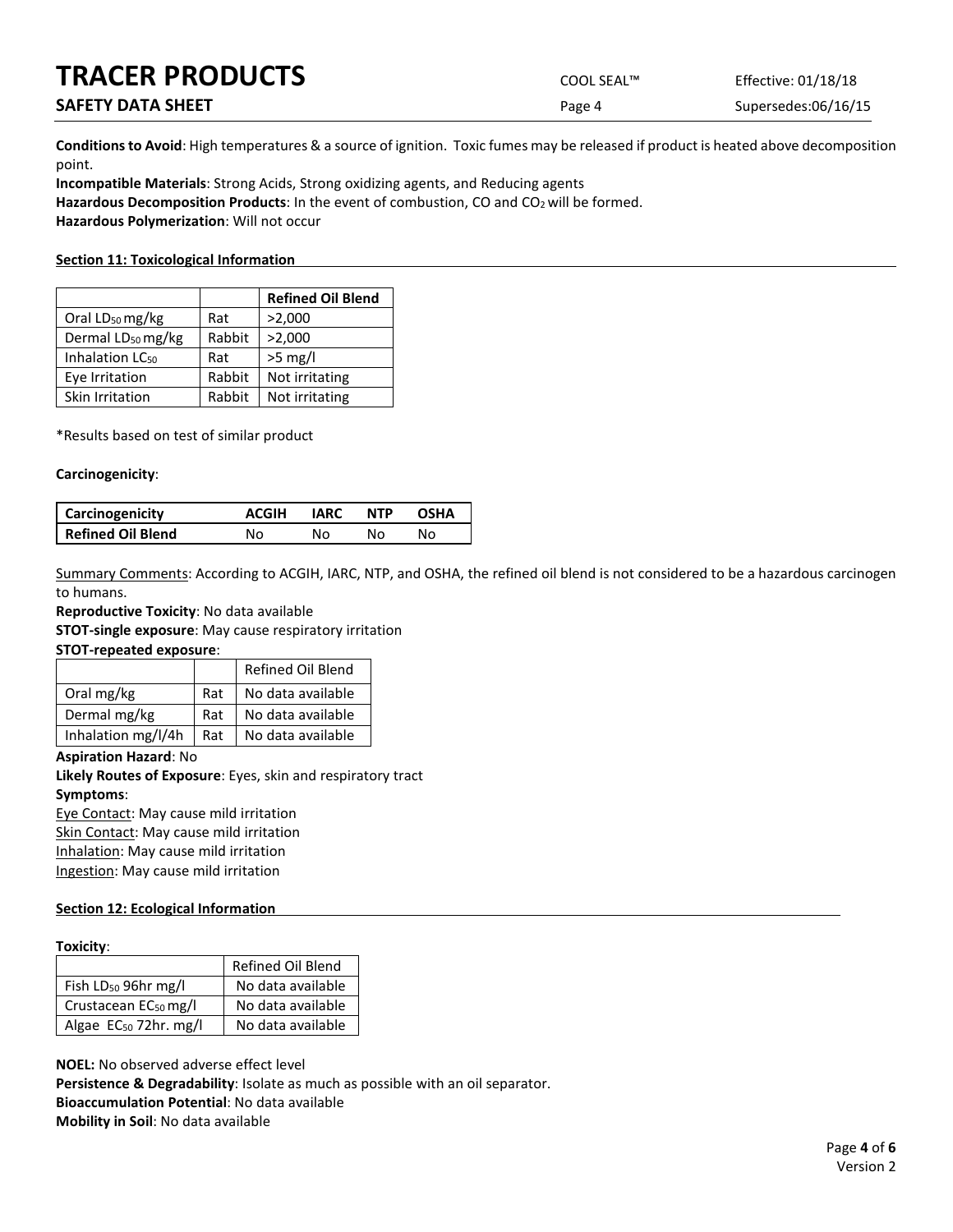# **TRACER PRODUCTS** COOL SEAL™ Effective: 01/18/18

# **SAFETY DATA SHEET SUPERITY DATA SHEET Page 5** Supersedes:06/16/15

**Behavior in Sewage Plants:** No data available **PBT vPvB:** The substance is not PBT / vPvB

#### **Section 13: Disposal Considerations**

**General Statements:** Federal regulations may apply to empty container. State and/or local regulations may be different. **Disposal:** Recover or recycle if possible, otherwise, dispose of in accordance with all local, state, and federal regulations. Sewage disposal is discouraged

**Special Instructions:** Be sure to contact the appropriate government environmental agencies if further guidance is required. Do not remove labels from container until container is cleaned properly. Containers can be reused or disposed of by landfill or incineration if appropriate to local law. Water with cleaning agents is required **Hazardous Waste Number:** Not a RCRA hazardous waste

**Section 14: Transport Information**

**General Comments**: This product is not classed as hazardous or regulated for transport under 49 CFR, IATA/ICAO, or IMDG **49 CFR: DOT Shipping Name:** Not Regulated **DOT Label:** Not Applicable **DOT Identification No.:** Not Applicable; Nonregulated shipments by air under 49 CFR, IATA/ICAO AND IMO **Transport by Road/Rail (ADR/RID): UN Proper Shipping Name:** Not Applicable **Transport Hazard Class:** Not Applicable **Packing Group:** Not Applicable **Classification Code:** Not Applicable **LQ (ADR 2013):** Not Applicable **LQ (ADR 2009):** Not Applicable **Environmental Hazard:** Not Applicable **Tunnel Restriction Code:** Not Applicable **Transport by Sea (IMDG): UN Proper Shipping Name:** Not Applicable **Transport Hazard Class:** Not Applicable **Packing Group:** Not Applicable **Marine Pollutant:** Not Applicable **Environmental Hazard:** Not Applicable **Transport by Air (IATA): UN Shipping Name**: Not Applicable **Transport Hazard Class**: Not Applicable **Packing Group Number**: Not Applicable **Environmental Hazards**: Not Applicable **Special Precautions for User:** Unless otherwise specified, general measures for safe transport must be followed **Transport in Bulk:** Non-dangerous material according to transport regulations

# **Section 15: Regulatory Information**

# **Inventory Status:**

Refined Oil Blend is listed or excluded from listing on TSCA, DSL, & AICS inventories

**SARA Title III Information**: This product contains no chemicals subject to the reporting requirements of Section 313 of the emergency planning and community right to know act.

**SARA - Section 302-Extremely Hazardous Substances:** No regulated ingredients.

**SARA - Section 302-Reportable Quantity:** None.